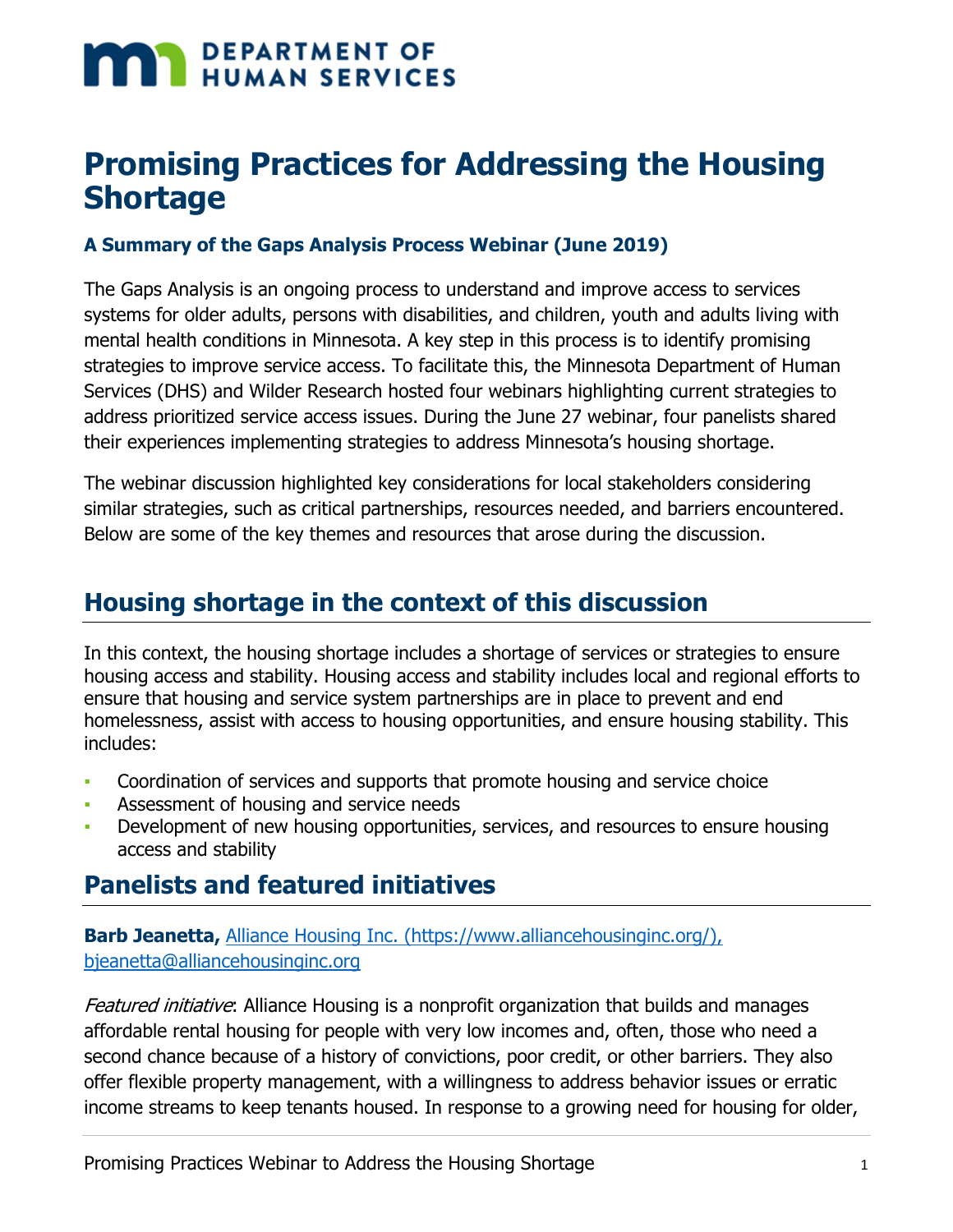single adults with a history of homelessness, Alliance will soon open a 44-unit building in Minneapolis' Longfellow neighborhood.

**Natalie Matthewson,** [Region 7E Adult Mental Health Initiative \(AMHI\)](https://adultmentalhealth.org/)  [\(https://adultmentalhealth.org\)](https://adultmentalhealth.org/) and [Resource Training & Solutions, Inc.](https://www.resourcecoop-mn.gov/)  [\(https://www.resourcecoop-mn.gov\)](https://www.resourcecoop-mn.gov/)

Featured initiative: Willow Grove is a new supportive housing development for individuals impacted by serious and persistent mental illness. Located in North Branch, the development will include 20 single occupancy apartments, of which seven units will be designated for people experiencing long-term homelessness. The development came in response to the closure of the regional community mental health center and a survey of clients across east central Minnesota that showed people would benefit most from having access to mental health assessments and treatment, as well as housing subsidies.

With a target open date of December 2019, Willow Grove is a unique collaboration between owner and housing provider Central Minnesota Housing Partnership, the Regional Adult Mental Health Initiative Governing Board, counties and county case managers, and the service provider Nystrom & Associates. Willow Grove will have an onsite Adult Rehabilitative Mental Health Services (ARMHS) worker and a service coordinator who can provide targeted case management and assist with finding services.

#### **Michelle Wincell O'Leary,** [Touchstone Mental Health Housing Innovation Programs](https://www.touchstonemh.org/programs/housing/)  [\(https://www.touchstonemh.org/programs/housing/\),](https://www.touchstonemh.org/programs/housing/) [MWincell@touchstonemh.org](mailto:MWincell@touchstonemh.org)

Featured initiative: Touchstone Mental Health provides innovative, person-centered services for adults with mental health issues. Their Housing Innovation services grew out of concerns that people in higher levels of care may no longer qualify for housing and could face homelessness. Through this program, they assist people in obtaining safe, affordable housing, and offer in-home mental health interventions, independent living skills, assistance with household tasks, and 24-hour emergency phone support.

Touchstone takes a person-centered approach that involves working with the whole person and considering a person's priorities, needs, and life goals. Their flexible services mean they can adjust the level of support and help people stay where they are living.

"We really delved into the world of home and community-based services or waivered services to learn [about] service options we could provide, including housing search and access, independent living skills and a number of other services. And we blended that with our knowledge of mental health services and supports so the agency has the ability to provide things like case management or ARMHS or waivered services at various intensities in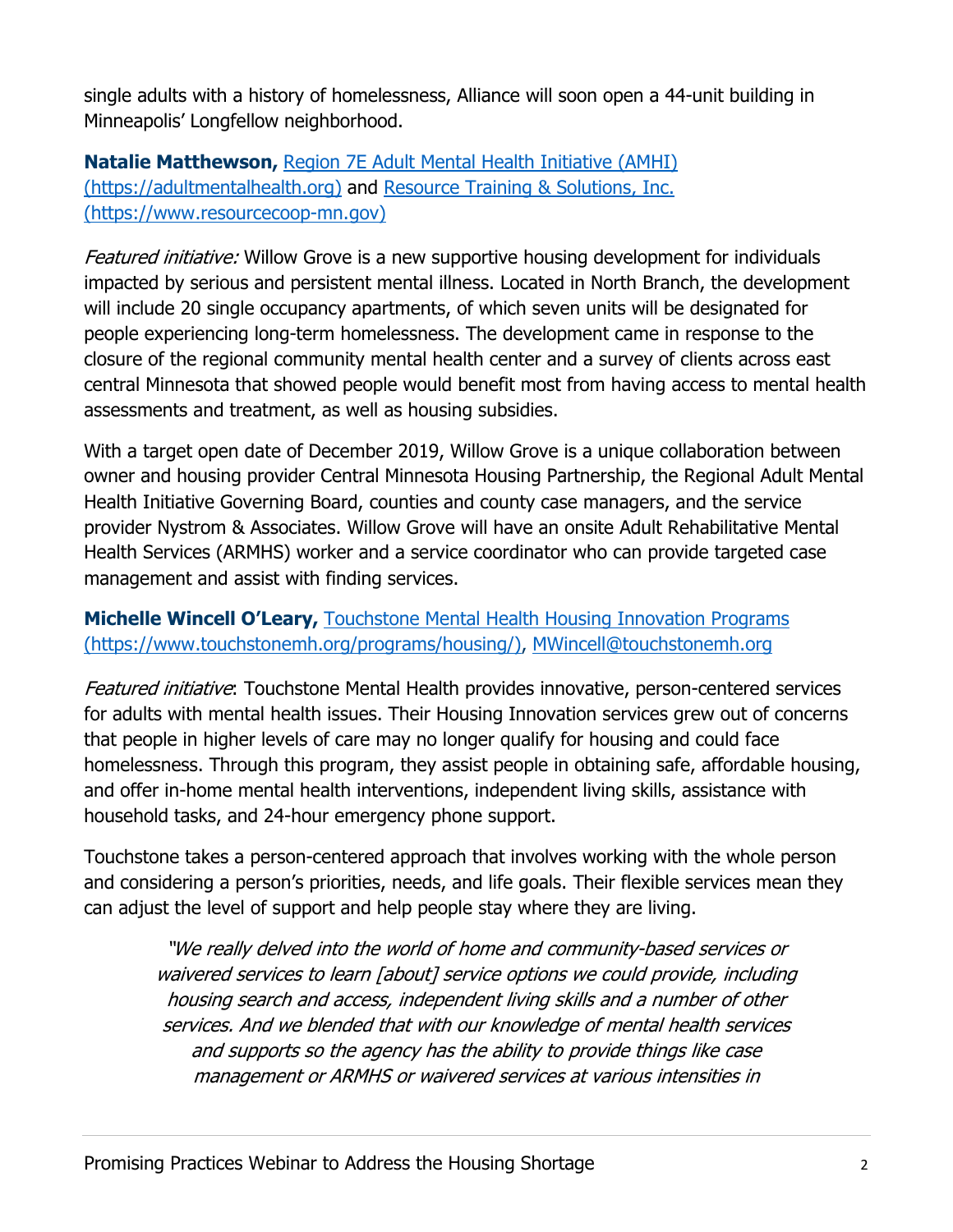community housing scattered site or single apartment building locations across the Twin Cities." – Michelle Wincell O' Leary, Touchstone Mental Health

**Stephen Horn**, Minnesota Department of Human Services, Disability Service Division [\(https://mn.gov/dhs/people-we-serve/people-with-disabilities/\),](https://mn.gov/dhs/people-we-serve/people-with-disabilities/) [DSD.ResponseCenter@state.mn.us](mailto:DSD.ResponseCenter@state.mn.us)

Featured initiative: DHS is working on implementing the HCBS Settings Rule [\(https://mn.gov/dhs/partners-and-providers/news-initiatives-reports-workgroups/long-term](https://mn.gov/dhs/partners-and-providers/news-initiatives-reports-workgroups/long-term-services-and-supports/hcbs-transition/hcbs-ep.jsp)[services-and-supports/hcbs-transition/hcbs-ep.jsp\)](https://mn.gov/dhs/partners-and-providers/news-initiatives-reports-workgroups/long-term-services-and-supports/hcbs-transition/hcbs-ep.jsp) and designing new, and revising existing, HCBS waiver services to flexibly support people to live in a variety of arrangements. See the [Waiver Reimagine \(https://mn.gov/dhs/partners-and-providers/news-initiatives-reports](https://mn.gov/dhs/partners-and-providers/news-initiatives-reports-workgroups/long-term-services-and-supports/waiver-reimagine/)[workgroups/long-term-services-and-supports/waiver-reimagine/\)](https://mn.gov/dhs/partners-and-providers/news-initiatives-reports-workgroups/long-term-services-and-supports/waiver-reimagine/) webpage for more information. DHS has several strategies to support people where they choose to live, including:

- HCBS waiver services that assist in finding, moving, and sustaining housing.
	- **Caregiver Living Expense** [\(https://www.dhs.state.mn.us/main/idcplg?IdcService=GET\\_DYNAMIC\\_CONVERSION](https://www.dhs.state.mn.us/id_002430) [&RevisionSelectionMethod=LatestReleased&dDocName=id\\_002430\)](https://www.dhs.state.mn.us/id_002430) helps a person who is on a waiver program and living in their own home to have a caregiver live with them. The caregiver's room and board may be covered, allowing for more manageable housing costs.
	- [Housing Access Coordination](https://www.dhs.state.mn.us/id_051586)  [\(https://www.dhs.state.mn.us/main/idcplg?IdcService=GET\\_DYNAMIC\\_CONVERSION](https://www.dhs.state.mn.us/id_051586) [&RevisionSelectionMethod=LatestReleased&dDocName=id\\_051586\)](https://www.dhs.state.mn.us/id_051586) supports the ability to find, plan, move, and then have ongoing navigation services.
	- [Transitional Services](https://www.dhs.state.mn.us/id_053178)  [\(https://www.dhs.state.mn.us/main/idcplg?IdcService=GET\\_DYNAMIC\\_CONVERSION](https://www.dhs.state.mn.us/id_053178) [&RevisionSelectionMethod=LatestReleased&dDocName=id\\_053178\)s](https://www.dhs.state.mn.us/id_053178)upports the purchase of essential furnishings and payment of a security deposit for someone moving into their own home.
- Over 30 different services between disability waivers, like Individualized Home Supports.
- [Employment First \(https://mn.gov/dhs/partners-and-providers/news-initiatives-reports](https://mn.gov/dhs/partners-and-providers/continuing-care/reform-initiatives/employment-first.jsp)[workgroups/long-term-services-and-supports/employment-first/\),](https://mn.gov/dhs/partners-and-providers/continuing-care/reform-initiatives/employment-first.jsp) Minnesota's plan for competitive, integrated employment.
- [HCBS waiver employment services](https://www.dhs.state.mn.us/main/idcplg?IdcService=GET_DYNAMIC_CONVERSION&RevisionSelectionMethod=LatestReleased&dDocName=DHS-292987)  [\(https://www.dhs.state.mn.us/main/idcplg?IdcService=GET\\_DYNAMIC\\_CONVERSION&Rev](https://www.dhs.state.mn.us/main/idcplg?IdcService=GET_DYNAMIC_CONVERSION&RevisionSelectionMethod=LatestReleased&dDocName=DHS-292987) [isionSelectionMethod=LatestReleased&dDocName=DHS-292987\)](https://www.dhs.state.mn.us/main/idcplg?IdcService=GET_DYNAMIC_CONVERSION&RevisionSelectionMethod=LatestReleased&dDocName=DHS-292987) support a person in exploring their employment opportunities and provide ongoing support and job coaching.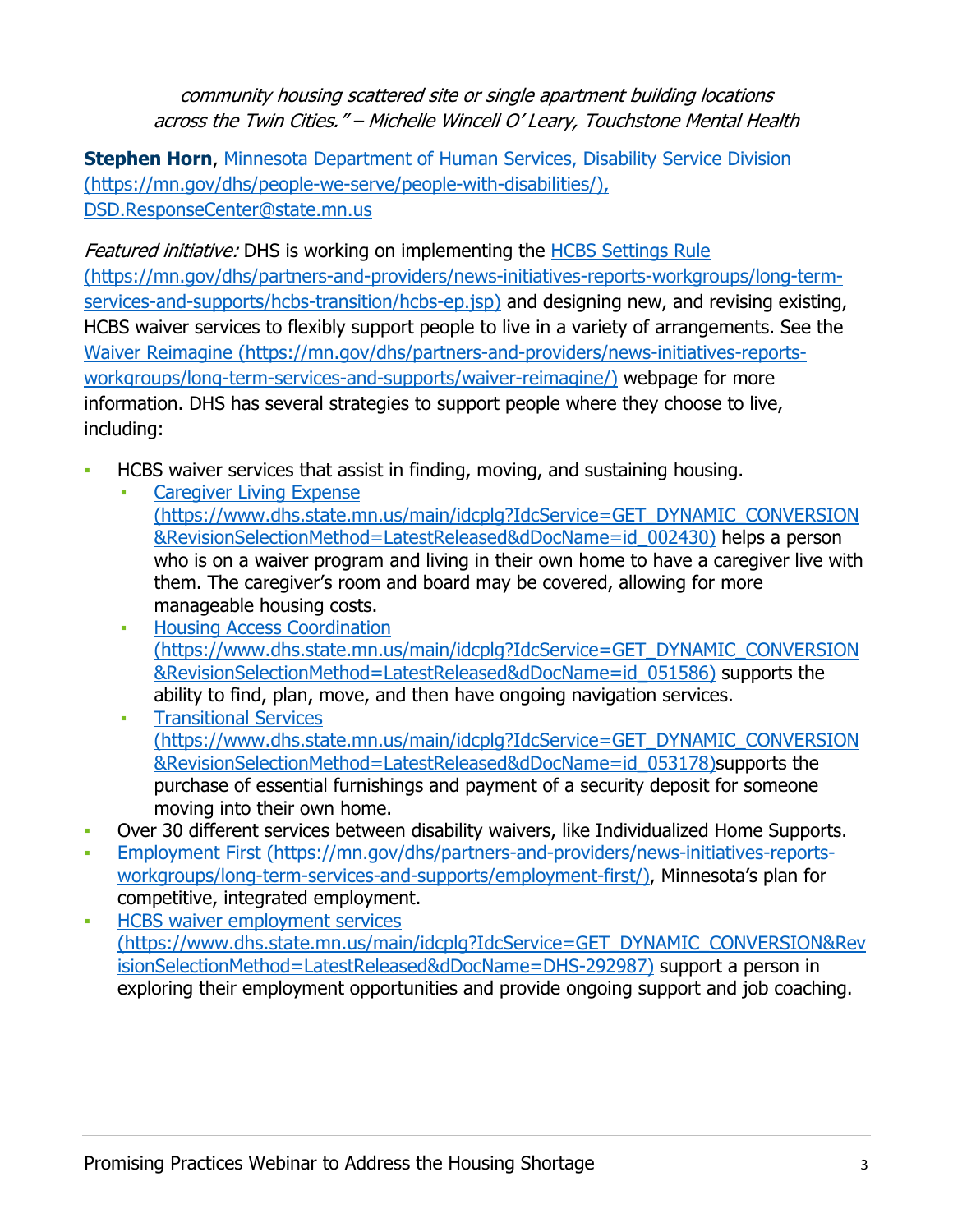## **Key themes and highlights**

#### **Panelists discussed the financial and other resources that support their initiatives.**

All of the funding that Alliance Housing receives for housing construction and rehabilitation comes from government sources. They also received a DHS Live Well at Home grant to help with planning, preparation, and furnishings for new construction in Longfellow.

"Alliance, as a mission-focused organization, chooses that its rents will only cover 90% to 95% of its property management cost. We do charitable fundraising to fill that gap in what rents won't cover. And we're able to pass that benefit along to our tenants." – Barb Jeanetta, Alliance Housing

Region 7E AMHI receives funding from government sources, like Minnesota Housing, bonds, and low-income credits. They also receive DHS funds to help fund local providers and agencies who work with individuals with severe and persistent mental illness to help fill service gaps. They use smaller, local grants to furnish apartments.

#### **Partnerships and collaboration were important for all of the featured initiatives.**

**• Touchstone focuses on developing partnerships with landlords, property managers, and** housing developers to find partners with similar values. They work together to keep the person they are serving housed and focused on their mental and physical health. They reach new partners through activities like events for landlords to learn about Touchstone's services. They also have partnerships around specific waivered services.

"I think it's the collaborative relationships in the community that you're working in. So meeting the other providers, … people who do things or provide things different from what we provide, whether it's pharmacists, or MDs, or food shelves, or places that offer low cost furnishings and clothing or donations. There's a really wide range of potential partnerships to support the many needs that people have that we serve." – Michelle Wincell O' Leary, Touchstone Mental Health

Region 7E AMHI is working with consumers, case workers, and other professionals in the region to identify needs. They maintain strong partnerships with the local advisory councils, of which at least half of members are impacted by mental illness. They also engage local nonprofits and businesses with donation options.

"[Make] sure to bring the consumers into the conversation to work together because this … is not something that is easily done alone. So it's just really important to work together as a community." – Natalie Matthewson, Region 7E AMHI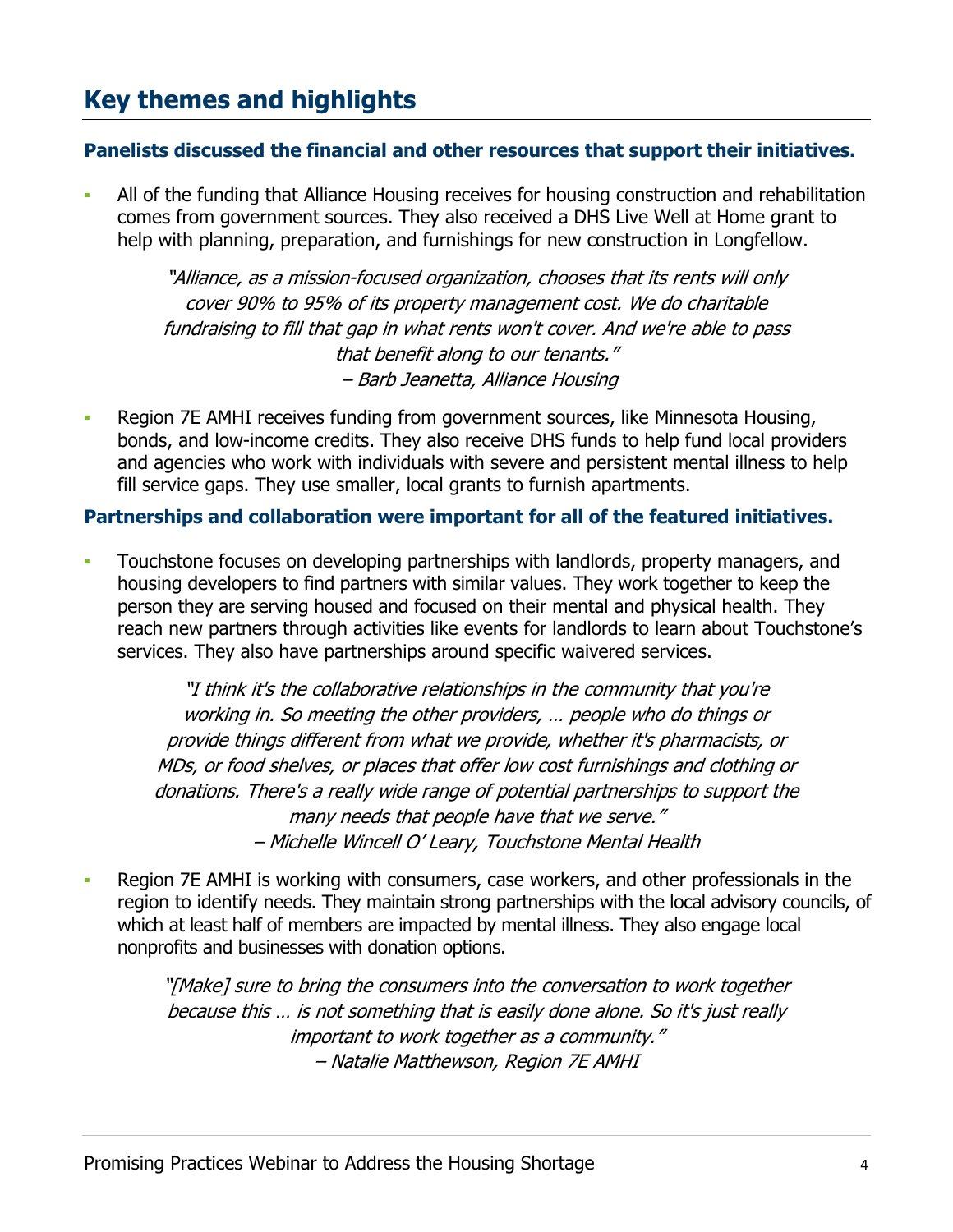#### **Multiple panelists discussed the ways they make services more flexible for the individuals who need them.**

- Touchstone Mental Health highlighted the importance of flexibility in meeting their clients' needs, particularly via operational things, like being willing to shift caseloads up and down and being able to provide more services to individuals when they need it.
- DHS is looking at the scope of what is allowed under existing services. They want the service to meet a person's needs in ways that makes sense for them, as opposed to the person trying to fit their life into the service.

"[DHS is working] to ensure the service has flexibility, that people have access to staff when they need it, whether in person or through some technology solutions, and that a service can be functionally or dynamically accessed." – Stephen Horn, DHS

Alliance Housing looks for ways to keep tenants stably housed by setting clear expectations and addressing issues quickly. They bring service providers into the conversation early, if applicable, to work together to change the behavior that threatens someone's housing stability. They also work with flexible rent payments (weekly, biweekly, carrying the balance), and maneuvering emergency assistance resources to help tenants with a one-time hurdle.

"So our property managers are really great at setting clear expectations. And when there's a variance from those, pretty quickly and civilly getting back to the tenant to let them know." – Barb Jeanetta, Alliance Housing

#### **Panelists shared strategies for addressing access to housing for cultural and ethnic communities.**

- Touchstone Mental Health was serving many 50+ year old men, both African American and African, so they held focus groups with people they were serving to learn more about their needs, and incorporated these learnings into their staff supervision and training.
- **Touchstone Mental Health is also working on an agency-wide diversity, equity, and** inclusion plan.

"[T]o be person-centered and to serve people well, you need to meet people where they're at and that includes what their experiences, their ethnic background, racial background, any kind of background that is important to them. It's our job to ensure that we're good listeners and that we connect resources, whether it's our own or others, to best support people and what they need." – Michelle Wincell O'Leary, Touchstone Mental Health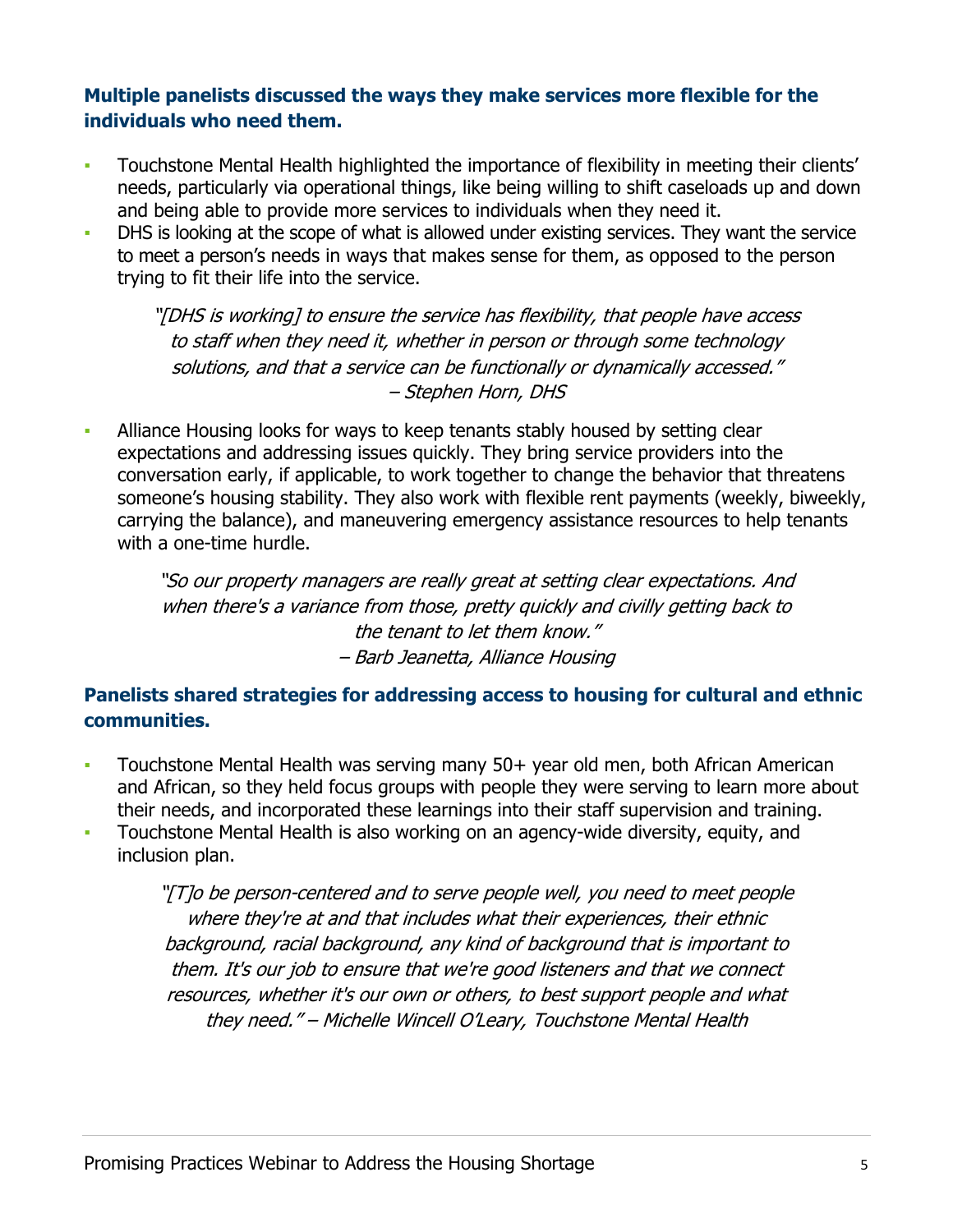#### **Navigating barriers and challenges takes many forms.**

- Region 7E AMHI identified a budgeting challenge for service provision at Willow Grove. They cannot plan for the number of residents who will use the service, since residents can use an ARMHS worker or a separate provider of their choice. They talked to similar housing projects about how they have navigated that uncertainty, what they learned, and their best practices.
- **Touchstone Mental Health identified several ways they navigate a tight housing market** with tenants who have barriers.
	- Criminal background, especially from long ago, can be a barrier. Touchstone will advocate for a potential tenant to help demonstrate the ways they have been working toward stability.
	- **•** If income requirements are a barrier, Touchstone has a discussion with the landlords who are willing to be flexible about resources.

"If we kind of look at all the ways in which a person has resources that can count towards income, if they are using food shelves and getting donated things, we strive to kind of broaden the view of how people pay their bills." – Michelle Wincell O'Leary, Touchstone Mental Health

- To help ensure timely rent payment and engender confidence among landloards, they worked with the county to become a housing support provider. Thus, landlords know the rent is going to be paid through another source.
- Because the market moves so fast, they make sure they are ready by having applications and information on hand. When a unit becomes available, they can respond very quickly.
- **They also provide education to landlords through ongoing meetings or for all property** management staff at an agency. They work collaboratively to understand landlords' perspectives, and assure them that they are there to be helpful.
- Alliance Housing highlighted the option of running a background check ahead of time so tenants can correct mistakes, problems, or proactively address credit or criminal background concerns with the landlord.
- Alliance Housing also identified a particular government funding challenge: capital funders want service and rent assistance funding tied to the property, while human service agencies want service dollars tied to the tenant or client so they do not lose their support. DHS indicated that it is finding ways to address this barrier in the long term.

#### **Panelists shared other strategies and approaches that have helped meet housing needs.**

- Region V+ is building a serious and persistent mental illness housing option in Baxter, Minnesota with the goal of reducing hospitalizations and keeping individuals housed. Using a model from the Beacon Hill Project in Grand Rapids, Minnesota, it will consist of a mix of housing (income-based, housing with supports, etc.) and 24/7 support services.
- **Touchstone Mental Health has found that when people are in crisis, hospitalized, or in** treatment, that many of their property managers are willing to give at least a three-month hold on an apartment. As a service provider, they can keep supporting tenants so that they do not lose housing in the process.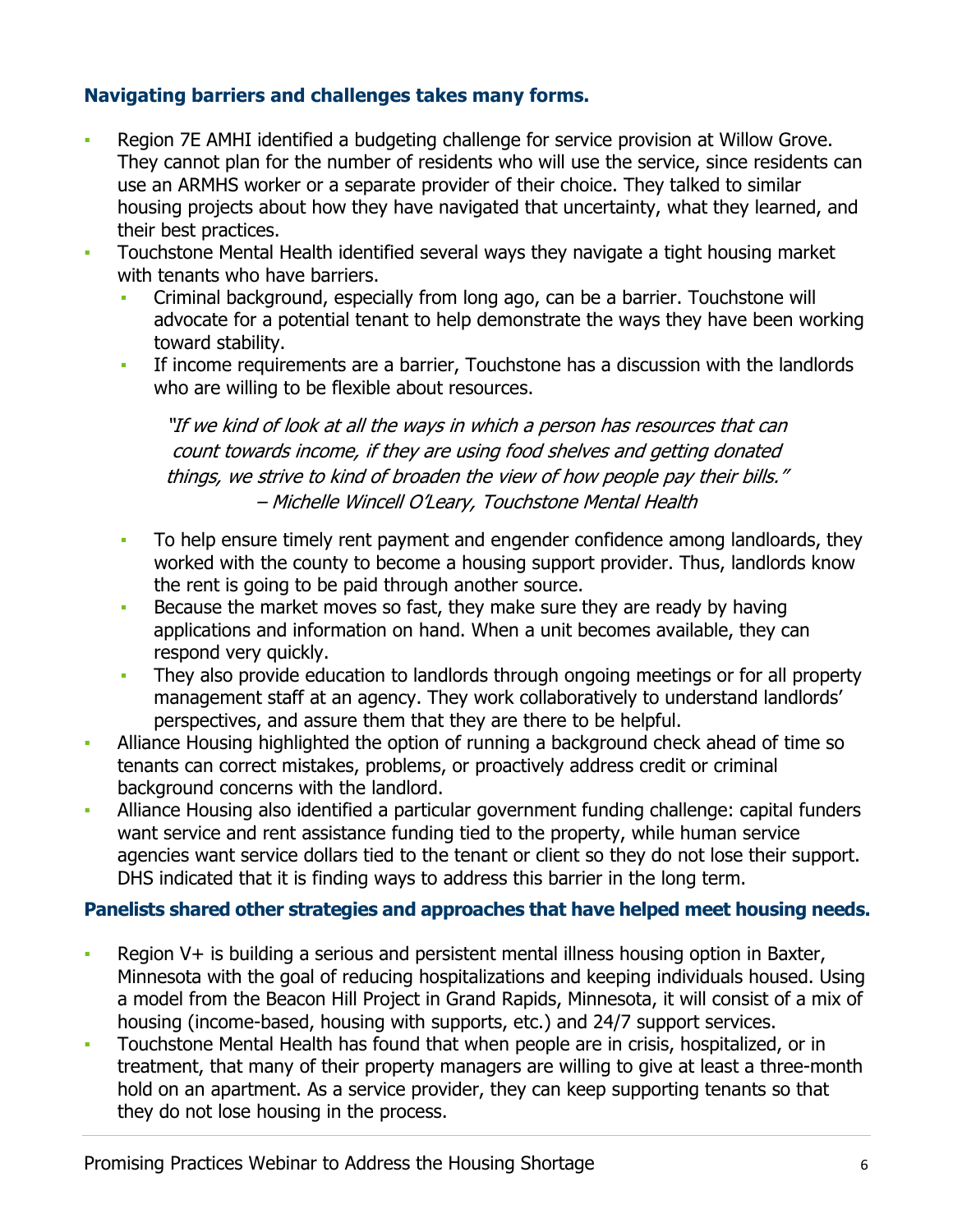"That's a very significant trust building factor with the folks that we serve, knowing that we're supporting them in the background with that and they can work on what they need to work on and not be worried about when they get out, their housing's [going to] be gone." – Michelle Wincell O'Leary, Touchstone Mental Health

- Touchstone also highlighted two staff factors that have helped them provide effective services: build a strong service team with a variety of expertise and provide strong mental health training and supervision for their staff.
- **DHS has attempted to incorporate within statute and quidance the ability for a provider to** do a transitional co-lease or cosigning. The provider will cosign, then work to transition to just the renter, with conversation and navigation along the way to ensure payment.
- **Alliance Housing has almost 50 licensed sleeping rooms available for individuals coming off** the street with various barriers to housing. They are a simple, inexpensive option for many people and are less expensive to build and operate. Alliance views them as a good starting point for many individuals and can keep people from being too isolated.

### **Resources**

During the webinar, panelists shared resources that could be useful to others addressing housing shortages.

- **Community-Based Service Manual (CBSM) Waiver Programs Overview** [\(https://www.dhs.state.mn.us/main/idcplg?IdcService=GET\\_DYNAMIC\\_CONVERSION&Rev](http://www.dhs.state.mn.us/main/idcplg?IdcService=GET_DYNAMIC_CONVERSION&RevisionSelectionMethod=LatestReleased&dDocName=id_000852) [isionSelectionMethod=LatestReleased&dDocName=id\\_000852\)](http://www.dhs.state.mn.us/main/idcplg?IdcService=GET_DYNAMIC_CONVERSION&RevisionSelectionMethod=LatestReleased&dDocName=id_000852) provides details about the waiver and alternative care program services that are available to meet the needs of people with disabilities and older adults.
- [Housing Benefits 101 \(https://mn.hb101.org/\)](http://mn.hb101.org/) helps people who need affordable housing and supports to maintain it understand the range of housing options and support services available.
- [Disability Benefits 101 \(https://mn.db101.org\)](https://mn.db101.org/) helps people with disabilities learn how income may impact benefits so they can make informed choices, reduce fears, and ensure work is part of the plan.
- [DHS Housing and Homelessness \(https://mn.gov/dhs/partners-and-providers/program](https://mn.gov/dhs/partners-and-providers/program-overviews/housing-and-homelessness/)[overviews/housing-and-homelessness/\)](https://mn.gov/dhs/partners-and-providers/program-overviews/housing-and-homelessness/) provides information and resources that enable people to live in the community of their choice.
- [Beyond Backgrounds \(https://www.housinglink.org/HousingResources/beyond](https://www.housinglink.org/HousingResources/beyond-backgrounds-for-renters)[backgrounds-for-renters\)](https://www.housinglink.org/HousingResources/beyond-backgrounds-for-renters) provides funds under qualifying circumstances to property owners in five Twin Cities metro area counties who rent to someone who does not meet their initial screening criteria.
- [Homes for All \(https://www.homesforallmn.org\)](https://www.homesforallmn.org/) is a coalition of nonprofits, service providers, developers, government agencies, and more working for statewide policy that supports housing stability.